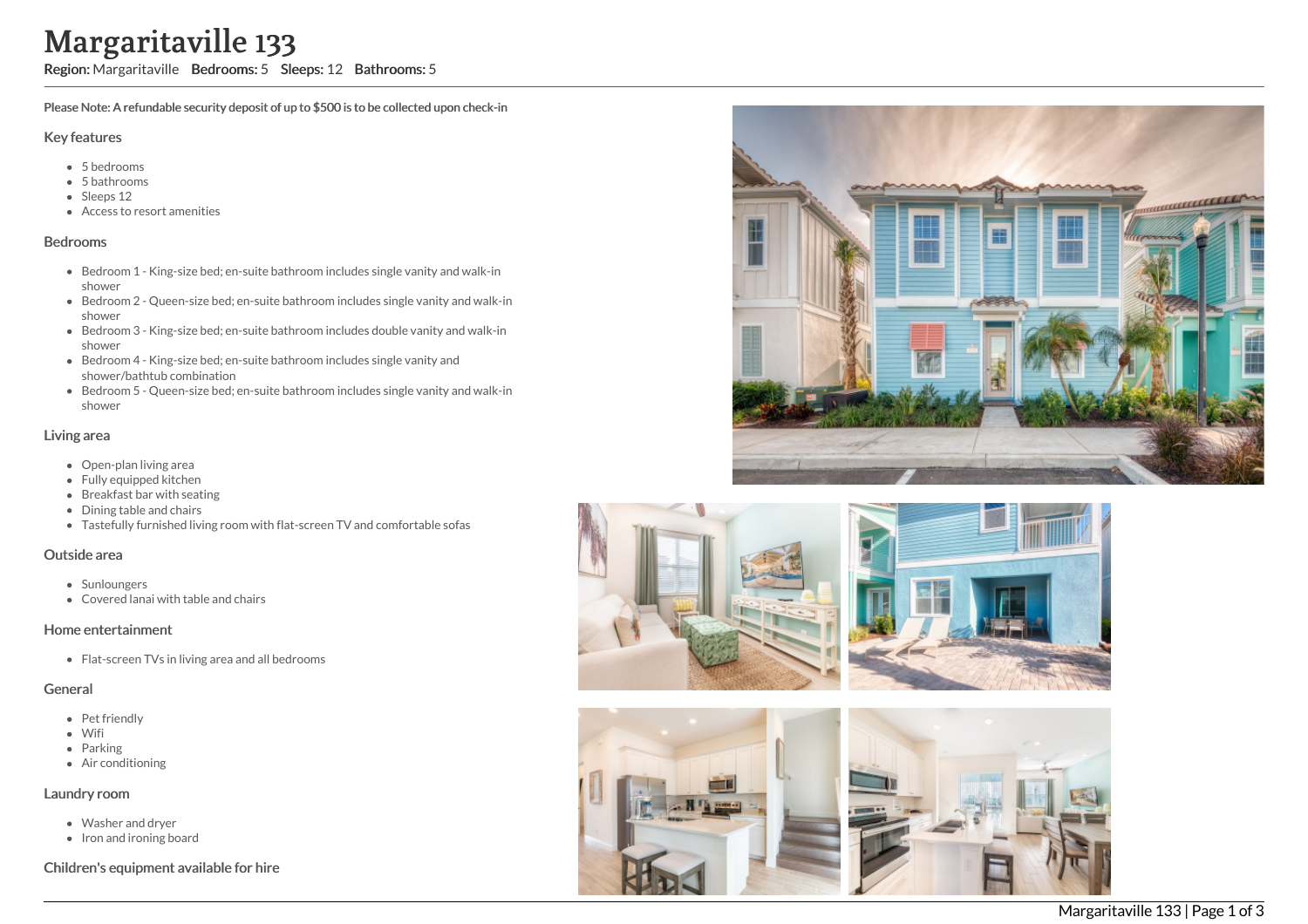- $\bullet$  Crib
- Stroller
- $\bullet$  High chair
- Pack and play

# Resort facilities

A beautiful resort where luxury living meets fantastic fun, Margaritaville is a brand new holiday destination, home to a spectacular range of amenities. Set within lush, tropical grounds, this resort features an impressive lagoon-style pool, soft sand beaches and an exhilarating waterpark, suitable for the whole family. Guests can also benefit from a relaxing spa, a fitness center and plenty of kids clubs with activities to suit all ages. Furthermore, the entertainment district offers a wide range of first-class shopping, dining and lounge experiences, all within walking distance of your holiday home and there's a complimentary shuttle to the theme parks.

## Places of interest

- Disney World 5.1 miles
- Universal Studios 16.7 miles
- Sea World 11.7 miles
- Orlando International Airport 24.5 miles

Parts of the Margaritaville Hotel are currently under construction. Apologies for any disturbance or inconvenience this may cause during your stay at Margaritaville Resort, Orlando.